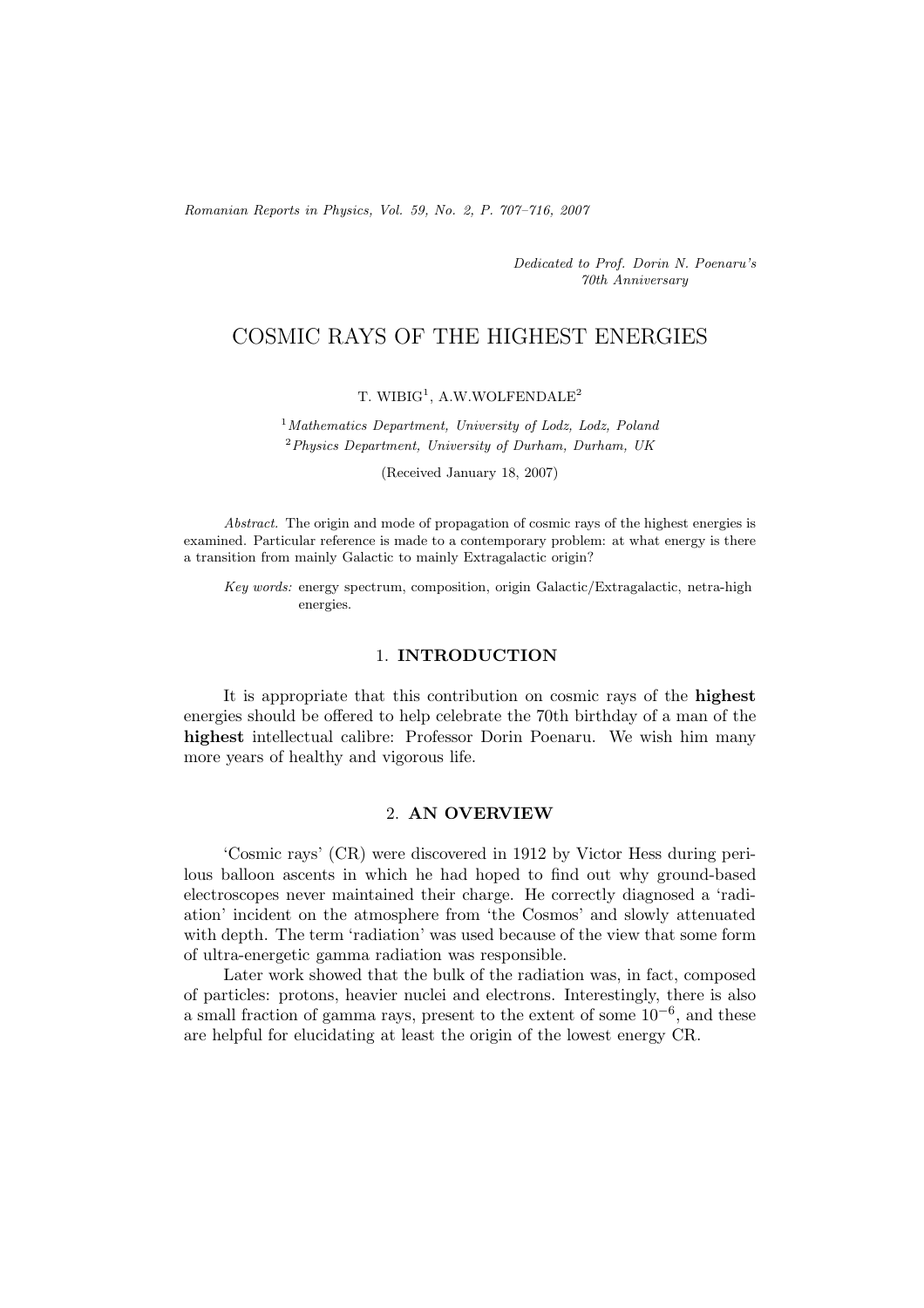The mass composition is not dramatically different from that of the general interstellar medium (with the exception of the 'secondary nuclei', Li, Be and B), although there is an increasing excess of heavier nuclei. In fact, as will be seen later, the identification of the primary masses becomes increasingly uncertain above about 10<sup>14</sup> eV*.*

CR have been identified of energy as far as about  $10^{20}$  eV, a truly gigantic value for a single atomic particle. Superficially, at least, the spectrum is characterised by only two features in an otherwise rapidly falling form: a 'knee' at about  $3.10^{15}$  eV and an ankle at an energy approaching  $10^{19}$  eV. These features loom large in attempts to find out where the particles are coming from, how they became accelerated and how they have propagated through space.

#### 3. **ENERGY DENSITIES**

A perspective on CR can be achieved by examining the energy density of cosmic rays in comparison with that of other, potentially relevant, astronomical quantities. Table 1 shows the situation for Galactic CR (which carry

| Phenomenon                                  | $eV \text{ cm}^{-3}$ |
|---------------------------------------------|----------------------|
| Cosmic rays                                 | $\sim 0.5$           |
| $\left(\frac{4\pi}{c}\int E I(E)dE\right)$  |                      |
| Magnetic field                              | $\sim 0.5$           |
| $(B^2/8\pi)$                                |                      |
| Starlight                                   | $\sim 0.5$           |
| $\frac{4\pi}{c}\int hv I(hv)\,d\,hv$        |                      |
| Cloud motion                                | $\sim 0.5$           |
| $\langle \sum \frac{1}{2} M v^2 \rangle /V$ |                      |

*Table 1* Energy densities in the local Galaxy

the bulk of the energy). It is fascinating that the values are essentially the same. It is presumed, however, that whereas the equality for magnetic fields is significant that for starlight is not – unless there is a phenomenon of some subtlety present.

Figure 1 shows the situation for extragalactic (EG) radiations and it will be noted that there are wide disparities. Some remarks are necessary about the value for UHECR, and this relates to much of the rest of this article.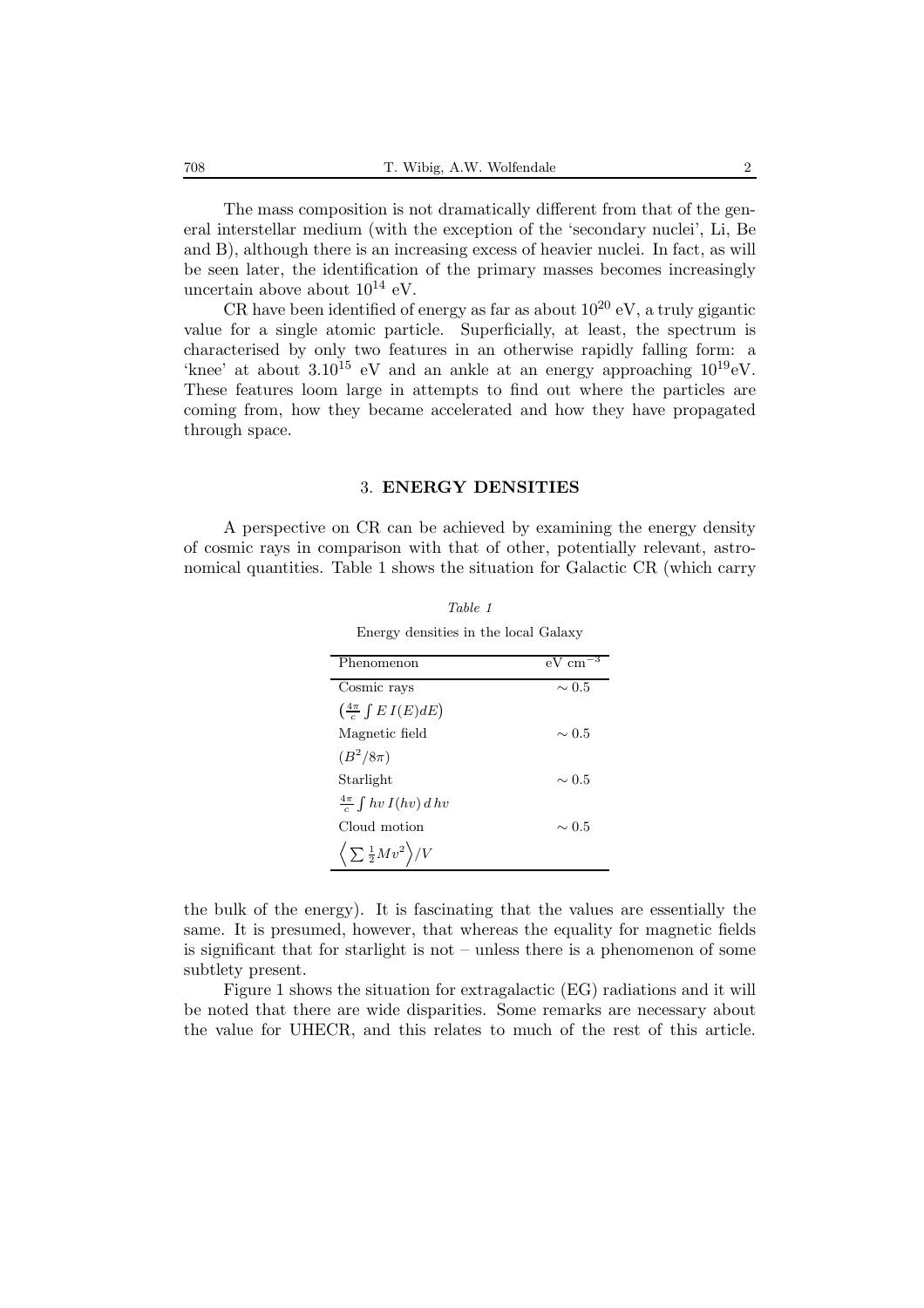

Fig. 1 – Universal energy densities.

The question concerns the demarkation energy below which the particles are Galactic (G) in origin and above which they are EG.

A variety of models have been put forward and Fig. 2 shows the results of different analyses. It will be noted that in our work the EG fraction is a minimum. Thus, the 'UHECR' value shown in Fig. 1 should be regarded as a minimum.



Fig.  $2 -$  Galactic fractions (from Wibig and Wolfendale, 2005). WgW – present work. B – Berezinsky *et al.*, (2004). HR – High Res. – private communication. H – Hillas (2004).

Considering Fig. 1, it is interesting to note that the UHECR energy density is much less than that in the cosmic microwave background (CMB), showing that the particles are not of cosmological origin in the true sense. However, the energy density in the fluctuating part of the CMB is similar to that in the UHECR, although it is unlikely that UHECR themselves have any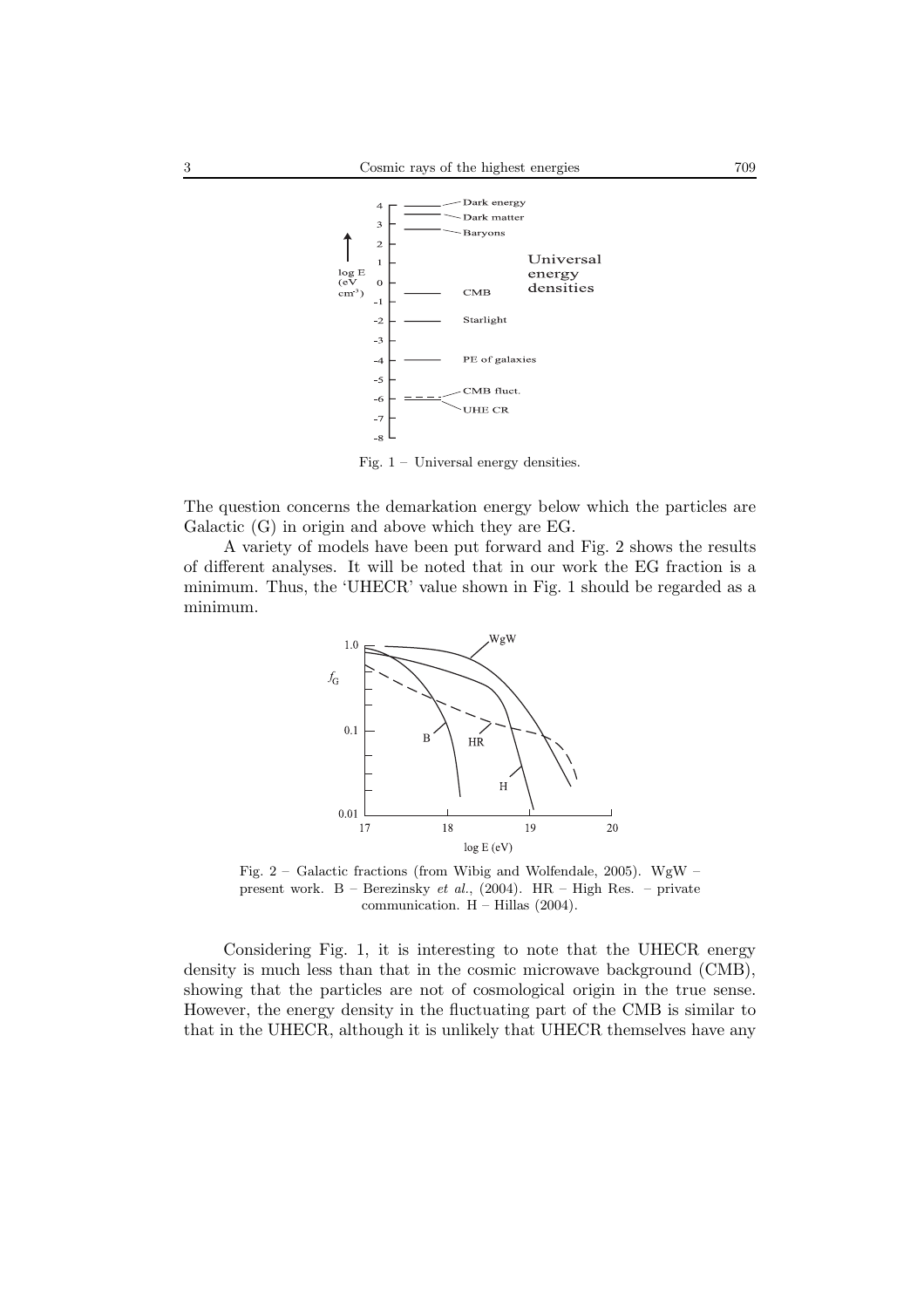effect, at the detectable level, on the CMB. What is likely, however, is that Galactic CR are relevant to the CMB fluctuations, in the sense that there are correlations between GCR effects (as evinced by radio and gamma ray observations) and the CMB fluctuations (eg Wibig and Wolfendale, 2005).

Of some relevance in Fig. 1 is the fact that the energy density of UHECR is about 1% of the 'PE of galaxies'; this quantity is the energy available from the collapse of matter to form galaxies in the first place. It might have been expected that one way or another CR would participate in this energy release: 1% seems a not unreasonable fraction. It should be noted that the relatively higher energy density for GCR is because of the large trapping factor for the Galaxy caused by the Galactic magnetic field.

#### 4. **THE SPECTRAL SHAPE**

In a number of publications (e.g. Szabelski *et al.*, 2002) we have collated the data on the primary energy spectrum of UHECR. The latest compilation is given in Fig. 3. Systematic errors are removed by normalization but



Fig. 3 – The best combined UHECR data (see the earlier version by Szabelski *et al.*, 2002 for the key). Intensity units:  $eV^2$  m<sup>−2</sup> s<sup>−1</sup> sr<sup>−1</sup>.

unidentified errors remain, particularly in the most important region above  $\sim$  3 × 10<sup>19</sup> eV. It will be remembered that the results come from measurements made on the 'extensive air showers' generated by the impact of the UHECR on air nuclei. There are many steps from the observed quantities, by way of assumptions about the physics of nuclear interactions, to the end product: the energy spectrum.

What can be said, without fear of contradiction, is that there is an 'ankle' at about  $10^{19}$  eV. Whether there is evidence for the famed GZK – 'cut-off' (actually a predicted turn over of intensity) is still debatable.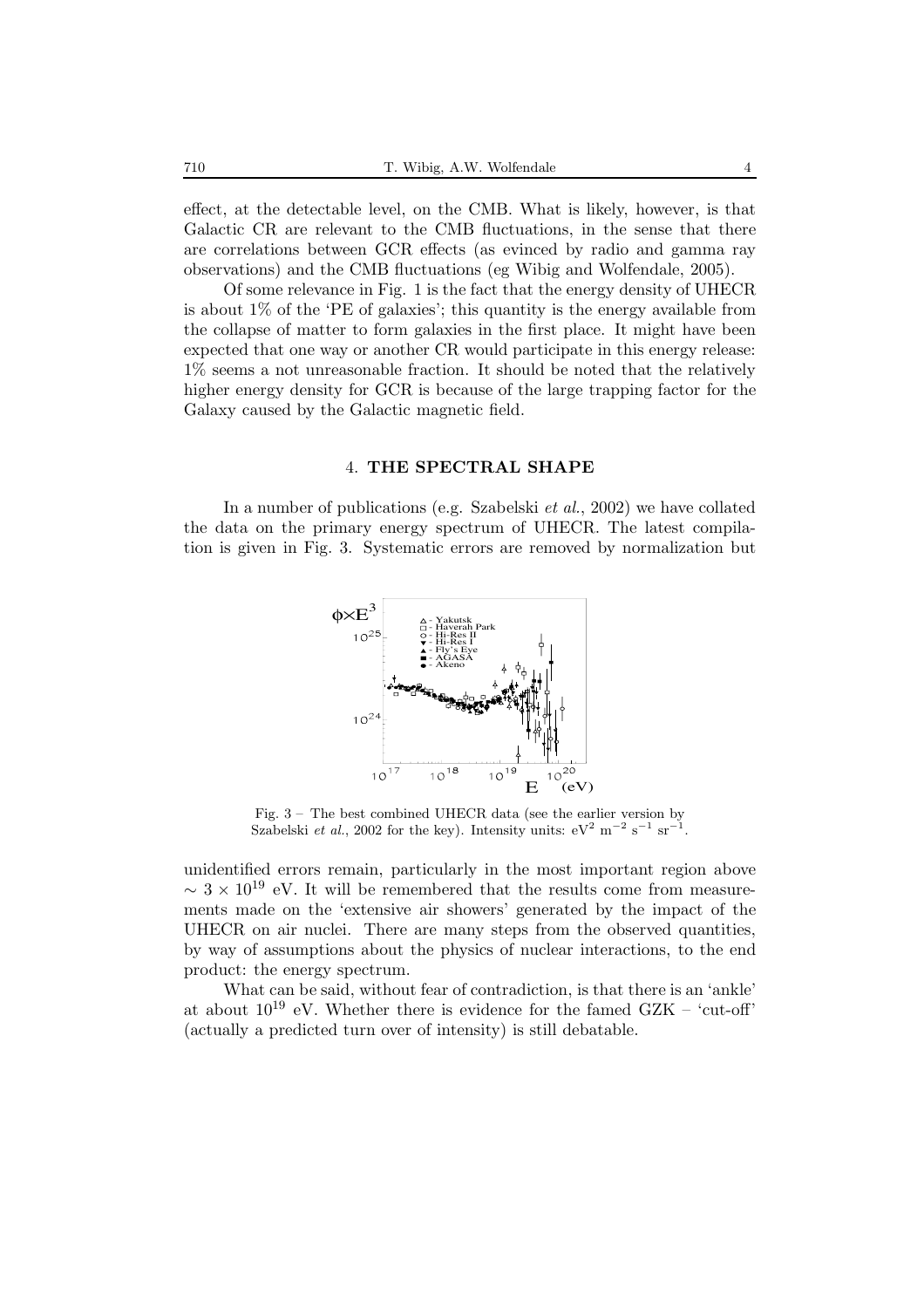## 5. **THE MASS COMPOSITION**

The usual method of determining primary mass is by way of the 'depth of maximum', *Xmax*, ie the depth in the atmosphere at which the number of particles in the shower is greatest.

Figure 4 shows the results from one early analysis (by Wibig and Wolfendale, 1999; the measurements being by Bird *et al.*, 1993). The main problem



Fig. 4 – a) Depth of maximum  $(X_{max})$  versus primary energy,  $E_{prim}$ . The lines are from 'our' calculations (1) and the points are from the Fly's Eye experiment (Bird *et al.*, 1993); b) (in A) *versus* E derived from (a) by linear interpolation. The curve is simply to guide the eye (from Wibig and Wolfendale, 1999).

in determining the primary mass is in knowing the exact position of the theoretical lines, for protons, He ... Fe, in view of the uncertainty about the interaction model. Figure 5 shows the results of a recent compilation of the estimated fraction of primary Fe in the CR beam.

Taken at its face value, Fig. 5 indicates about  $20\%$  Fe at  $3.10^{19}$  eV. In view of the fact that if these particles were Galactic in origin we would expect a marked anisotropy in arrival directions – a 'Galactic Plane Enhancement' (Chi *et al.*, 1993, 1994) – and only a very small one is seen, we consider that the EG flux is 'mixed' unlike the common view that protons alone constitute the EG beam.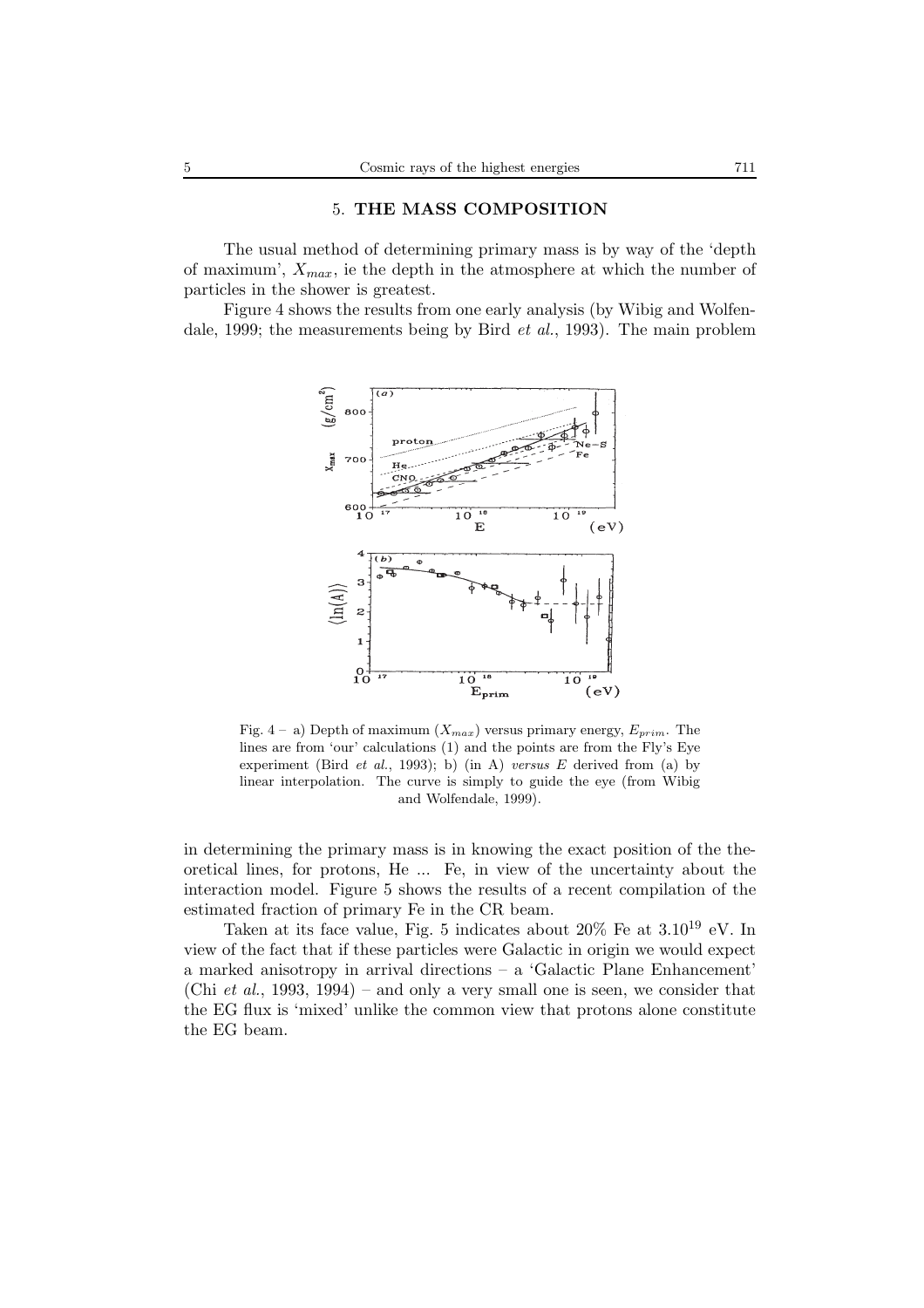

Fig.  $5-$  Fraction of iron in the primary beam. T – trajectories for Galactic particles: Chi *et al.*, (1994). f – frequency of shower maxima: Wibig and Wolfendale (1999). A – Akeno: Shinosaki *et al.*, (2003). D – Dova *et al.*, (2003). The summary is from Wibig and Wolfendale, 2005).

In what follows, we consider alternatively the EG beam being mixed and the EG beam being overwhelmingly protonic. In the first case the ankle marks the cross-over point for G and EG; in the second case there is an alternative explanation and that most of the CR are EG down to about  $5.10^{17}$  eV (or even  $1.10^{17}$  eV).

#### 6. **THE ANKLE AS THE G/EG INTERFACE**

An example of this situation is shown in Fig. 6, for the stylized case where the EG spectrum has a constant slope (of −2*.*37) and the smoothly falling G-spectrum is chosen to provide the rest of the total.

Modifications to the EG spectrum are necessary to allow for CR propagation through the CMB and these can be seen by reference to Fig. 7 which shows the relevant energy losses. Of particular importance is the rapid rise in losses at about  $6 \cdot 10^{19}$  eV due to pion production and this quickly distorts the EG spectrum shown in Fig. 6. The actual distortion depends on the manner in which the particles are 'produced' in the sense of spatial distribution of the sources and their intensity.

The simplest situation is where there is uniform production in a Euclidian universe out to the Hubble radius. Here, the modified spectral form will be simply the power law multiplied by the inverse of Fig. 7. It will be apparent that there is an experimental excess of particles, although it must be admitted that the residual presence of systematic errors (Fig. 3) is a worry. Figure 8 shows the situation in more detail, where the pion losses are included. Results are given for different spectra (above  $10^{19}$  eV). A 'flat' production spectrum is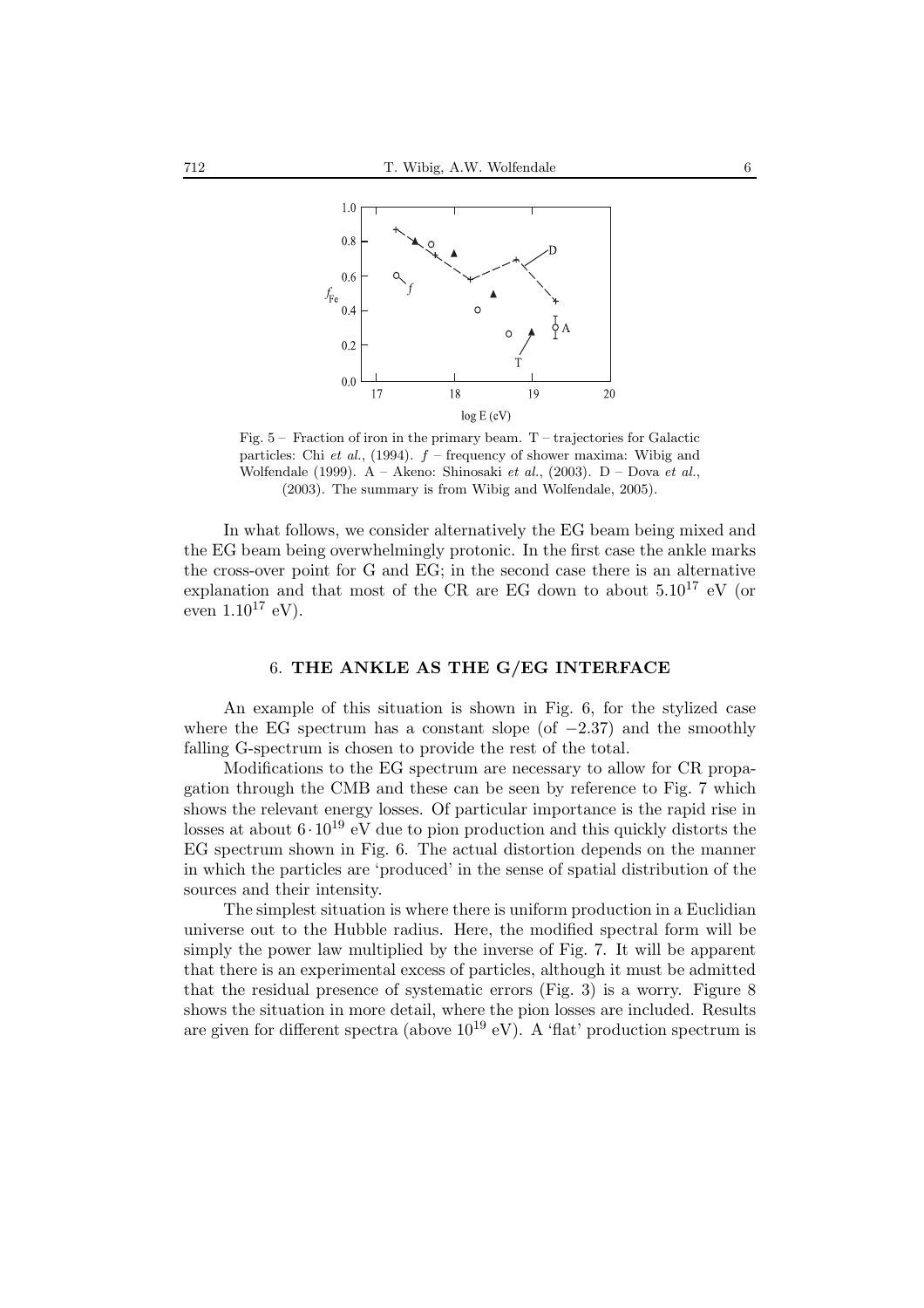

Fig. 6 – a), b) A world summary of the UHECR with different binning (left and right). Galactic and EG spectra (the latter with slope <sup>−</sup>2.37) are indicated, as is their sum; c), d) the world average data after subtraction of the galactic component. The line corresponds to a spectrum with slope <sup>−</sup>2.37. It is evident that a smoothly falling Galactic spectrum results in an EG spectrum that is a simple power law for energies below log  $E \sim 19.4$ (from Wibig and Wolfendale, 2005).



Fig. 7 – Range of energy loss of protons on the CMB from various authors. PW – 'present work' (Wibig and Wolfendale, 2005). BG – Berezinsky, Vs and Grigor'eva, Astron. Astrophys., **199**, 1 (1988). YT – Yoshida and Teshima, M. Prog. Theor. Phys., **89**, 833 (1993).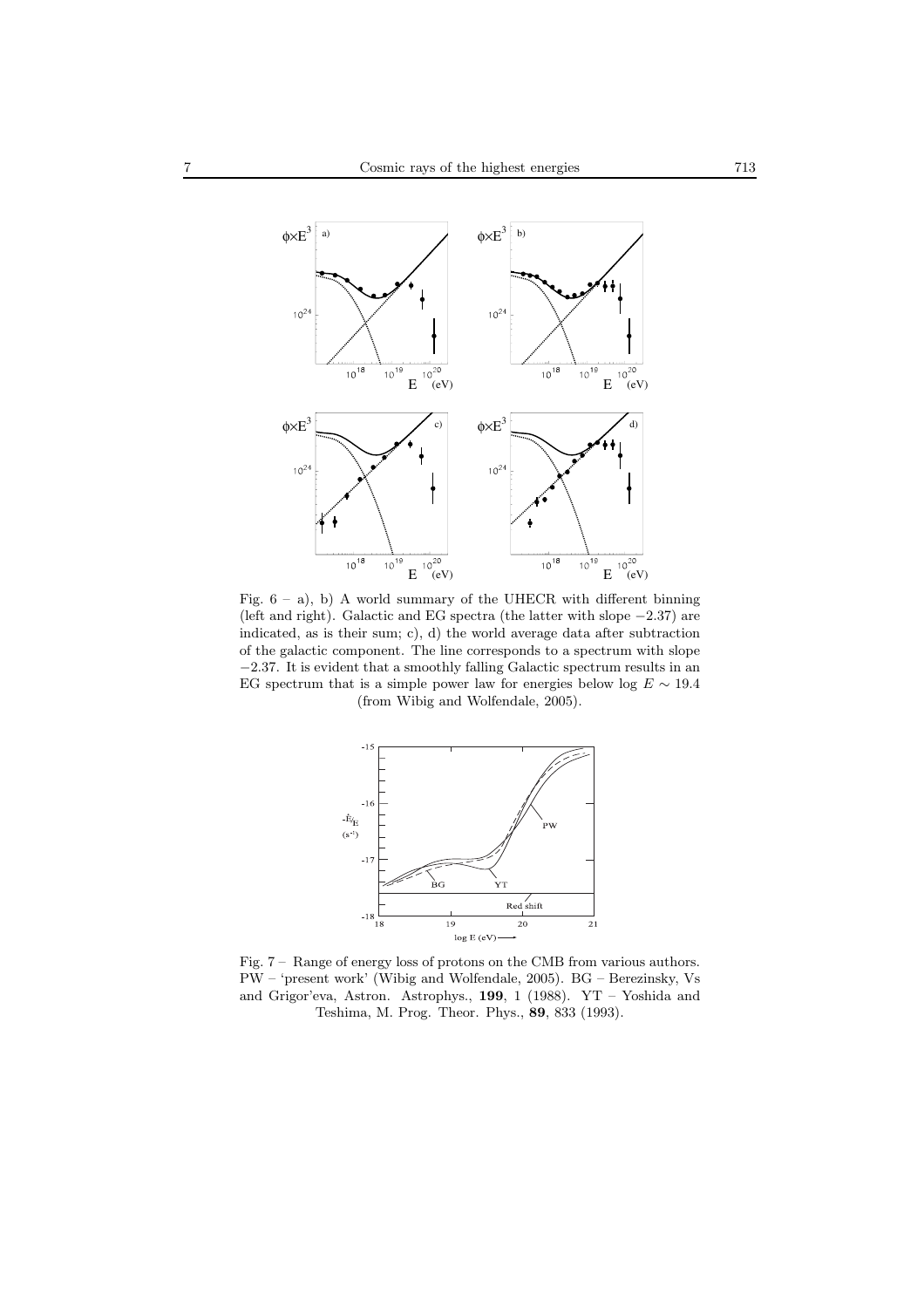

Fig. 8 – Primary energy spectrum of ultra-high energy cosmic rays. The points represent the summary of the world's data after normalization to the same 'ankle' position and using the scale for the Hi-Res experiment. The sharp minimum ('ankle') at log  $(E)$ ~18.7 is regarded by us as strong evident for a transition from Galactic  $(G)$  to Extragalactic  $(EG)$  particles; primary protons are assumed in the comparison of expectation with the points but the results for primary iron nuclei would be similar, in view of the normalization of the expectations to the EG line at  $10^{19}\,$  eV (from Wibig and Wolfendale, 2004).

indicated (exponent  $= -2.0$ ) but the inclusion of heavy nuclei (Fig. 3), which have a rapid intensity fall-off at a higher energy than for protons, would close the gap.

There seems little doubt that the explanation of the ankle as the site of the G/EG interface is in with a good chance.

# 7. **THE ANKLE: A PROPERTY OF THE EG FLUX ITSELF?**

#### 7.1. GENERAL REMARKS

Insofar as a power law EG injection spectrum would itself give, after propagation through the CMB, a spectrum at earth having a distinct ankle (Fig. 7), serious attention must be given to the possibility. As shown in Fig. 2 a number of workers have adopted this idea, the EG flux then extending back to the range  $10^{17} - 10^{18}$  eV.

We, ourselves, prefer the scenario in which the ankle corresponds to the intersection of the individual G- and EG- spectra. The reasons are as follows:

- i) A 'sharp' crossing of the G- and EG- spectra guarantees a sharp knee, whatever the smearing effects experienced by the EG spectrum.
- ii) The smearing effects on the latter are manifold and include: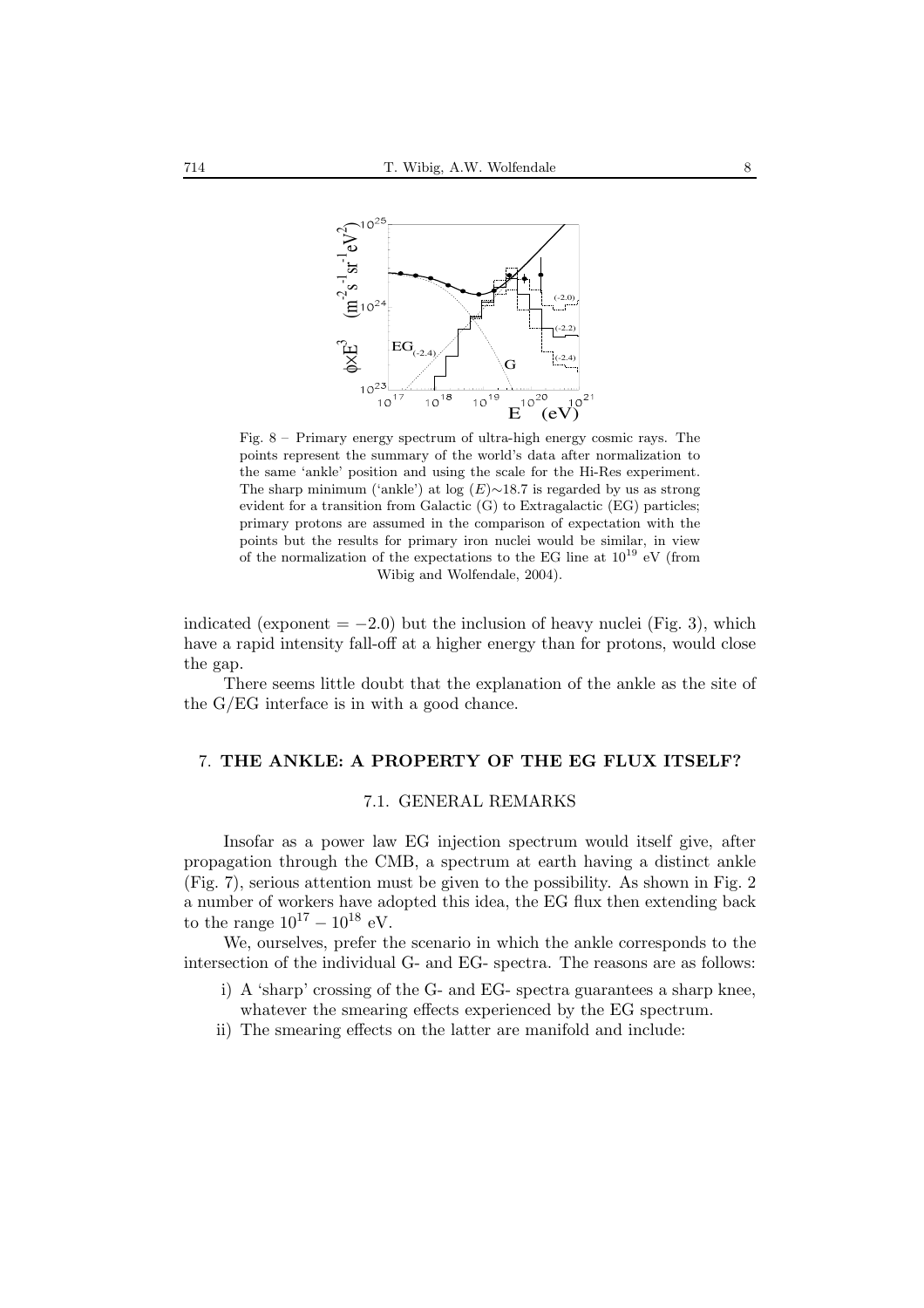∗ Variations in the temperature of the ambient space penetrated by the CR, particularly in the region of the sources (see Wibig and Wolfendale, 2005, for discussion of the effect of the IR 'background' near cluster sources).

∗ Non-smoothly varying spatial distributions of the sources/quasars, AGN, galaxy clusters ...)

- iii) With the standard model (uniform production in a Euclidian Universe) there is a marked shortage of CR below  $3 \cdot 10^{18}$  eV. Whilst it is possible to invoke an evolutionary increase in intensity, and to improve the fit below  $10^{19}$  eV, the ankle position is displaced to much higher energy and the fit destroyed. A further problem is that the G-EG transition (Fig. 8), which would be at  $\sim 10^{17}$  eV, would produce an ankle there, which is not observed.
- iv) If, indeed, there is a mixture of masses in the primary EG beam (Fig. 5) then, as we have shown (Wibig and Wolfendale, 2005) only 10% of iron would smooth out the ankle and the model be ruled out.

## 7.2. SPECIFIC CALCULATIONS

As a check on the contention that the ankle is most unlikely to be due to EG protons we have embarked on calculations for specific situations.

The results so far are available for two cases: a uniform distribution of sources in a Euclidian Universe and a spatial distribution following that of Galaxy clusters (using the results of Bahcall *et al.*, 1988).

Figure 9 shows the results for the two cases, for the situation where the injection spectrum has a differential slope of −2*.*4. To provide an adequate



Fig. 9 – Primary spectra of UHE CR for two models for the spatial distribution of the sources. The injection spectrum has an exponent of <sup>−</sup>2.4. With a realistic modulated source distribution the predicted ankle is smeared out.